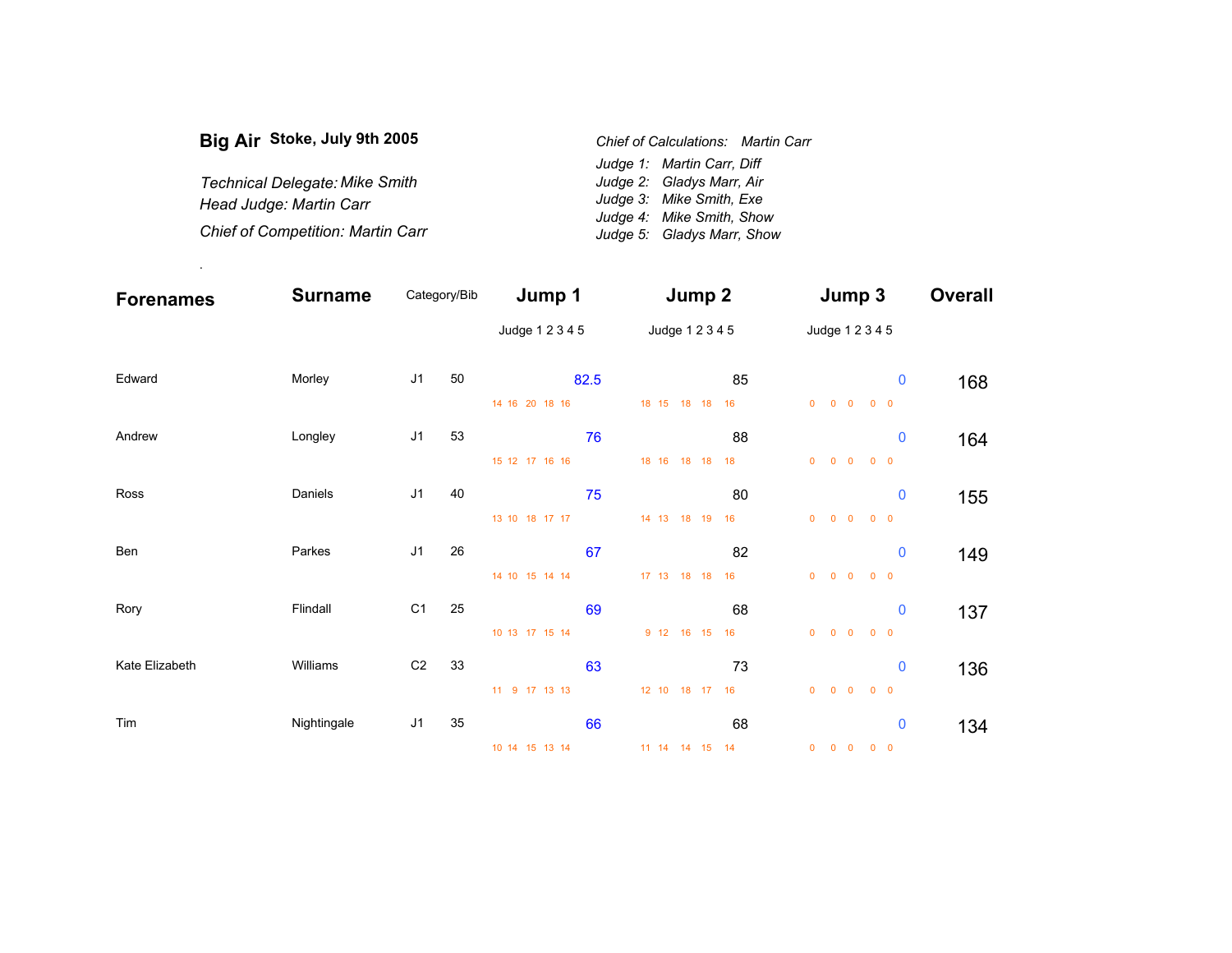| <b>Forenames</b> | <b>Surname</b> | Category/Bib   |    | Jump 1          |    | Jump 2 |                 |                | Jump 3                              |                                                                                     | <b>Overall</b> |
|------------------|----------------|----------------|----|-----------------|----|--------|-----------------|----------------|-------------------------------------|-------------------------------------------------------------------------------------|----------------|
|                  |                |                |    | Judge 1 2 3 4 5 |    |        | Judge 1 2 3 4 5 |                | Judge 1 2 3 4 5                     |                                                                                     |                |
| Harry            | Gillam         | C <sub>2</sub> | 23 |                 | 61 |        |                 | 70             |                                     | $\mathbf 0$                                                                         | 131            |
|                  |                |                |    | 9 10 16 13 13   |    |        |                 | 9 12 17 16 16  |                                     | $\begin{array}{ccccccccccccccccc} 0 & 0 & 0 & 0 & 0 & 0 \end{array}$                |                |
| Harry            | Hancock        | C1             | 32 |                 | 81 |        |                 | 48             |                                     | $\mathbf 0$                                                                         | 129            |
|                  |                |                |    | 13 15 18 18 17  |    |        | 8 9 13 9 9      |                | $0$ 0 0                             | $0\quad 0$                                                                          |                |
| Ryan             | Kaye           | C1             | 27 |                 | 59 |        |                 | 69             |                                     | $\mathbf 0$                                                                         | 128            |
|                  |                |                |    | 11 10 13 13 12  |    |        | 11 10 17 16 15  |                |                                     | $\begin{matrix} 0 & 0 & 0 & 0 & 0 \end{matrix}$                                     |                |
| James            | Woods          | C <sub>2</sub> | 59 |                 | 53 |        |                 | 75             |                                     | $\mathbf 0$                                                                         | 128            |
|                  |                |                |    | 8 12 13 10 10   |    |        |                 | 11 13 16 18 17 |                                     | $\begin{array}{ccccccccccccccccc} 0 & 0 & 0 & 0 & 0 & 0 \end{array}$                |                |
| Joshua           | Fawcett        | C <sub>2</sub> | 51 |                 | 69 |        |                 | 58             |                                     | $\mathbf 0$                                                                         | 127            |
|                  |                |                |    | 12 12 17 14 14  |    |        | 7 10 12 15 14   |                | $0$ 0 0                             | $0\quad 0$                                                                          |                |
| Josef            | Tomlinson      | C <sub>1</sub> | 41 |                 | 64 |        |                 | 58             |                                     | $\mathbf 0$                                                                         | 122            |
|                  |                |                |    | 8 10 16 15 15   |    |        | 7 12 13 13 13   |                |                                     | $\begin{matrix} 0 & 0 & 0 & 0 & 0 \end{matrix}$                                     |                |
| Matthew          | Garvey         | C <sub>2</sub> | 29 |                 | 54 |        |                 | 67             |                                     | $\mathbf 0$                                                                         | 121            |
|                  |                |                |    | 7 13 13 11 10   |    |        |                 | 8 14 15 15 15  | $0\quad 0\quad 0$                   | $0\quad 0$                                                                          |                |
| Joe              | Hides          | C1             | 37 |                 | 67 |        |                 | 43             |                                     | $\mathbf 0$                                                                         |                |
|                  |                |                |    | 9 12 16 15 15   |    |        | 5 8 12 8 10     |                |                                     | $\begin{array}{ccccccccccccccccc} 0 & 0 & 0 & 0 & 0 & 0 \end{array}$                | 110            |
| Katie            | Summerhayes    | Mi             | 55 |                 |    |        |                 |                |                                     |                                                                                     |                |
|                  |                |                |    | 9 10 17 13 13   | 62 |        | 7 8 10 10 10    | 45             |                                     | $\mathbf 0$<br>$\begin{array}{ccccccccccccccccc} 0 & 0 & 0 & 0 & 0 & 0 \end{array}$ | 107            |
|                  |                |                |    |                 |    |        |                 |                |                                     |                                                                                     |                |
| Charles          | Smith          | J <sub>1</sub> | 34 |                 | 40 |        |                 | 59             |                                     | $\mathbf 0$                                                                         | 99             |
|                  |                |                |    | 8 5 11 8 8      |    |        | 9 9 15 13 13    |                | $0\qquad 0\qquad 0\qquad 0\qquad 0$ |                                                                                     |                |